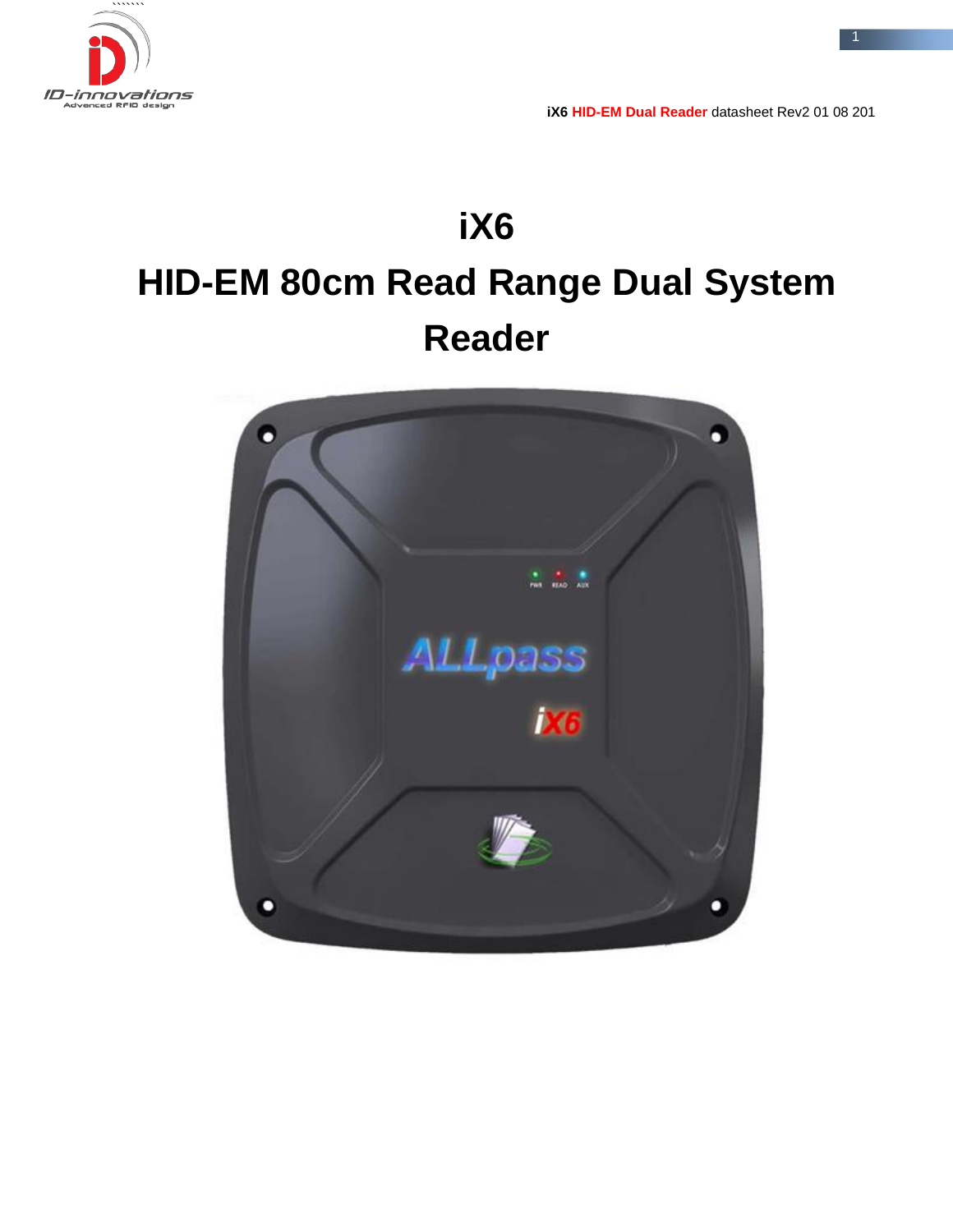

| 1.  |       |  |  |  |  |
|-----|-------|--|--|--|--|
| 2.  |       |  |  |  |  |
| 3.  |       |  |  |  |  |
| 4.  |       |  |  |  |  |
| 5.  |       |  |  |  |  |
| 6.  |       |  |  |  |  |
| 7.  |       |  |  |  |  |
| 8.  |       |  |  |  |  |
| 9.  |       |  |  |  |  |
|     | 9.1.1 |  |  |  |  |
| 10. |       |  |  |  |  |
| 11. |       |  |  |  |  |
|     | 11.1  |  |  |  |  |
|     | 11.2  |  |  |  |  |
| 12. |       |  |  |  |  |
|     |       |  |  |  |  |
|     |       |  |  |  |  |
|     |       |  |  |  |  |
|     |       |  |  |  |  |
|     |       |  |  |  |  |
|     |       |  |  |  |  |
|     |       |  |  |  |  |
|     |       |  |  |  |  |
| 13. |       |  |  |  |  |
| 14. |       |  |  |  |  |
| 15. |       |  |  |  |  |
| 16. |       |  |  |  |  |
| 17. |       |  |  |  |  |
| 18. |       |  |  |  |  |
| 19. |       |  |  |  |  |
| 20. |       |  |  |  |  |
|     |       |  |  |  |  |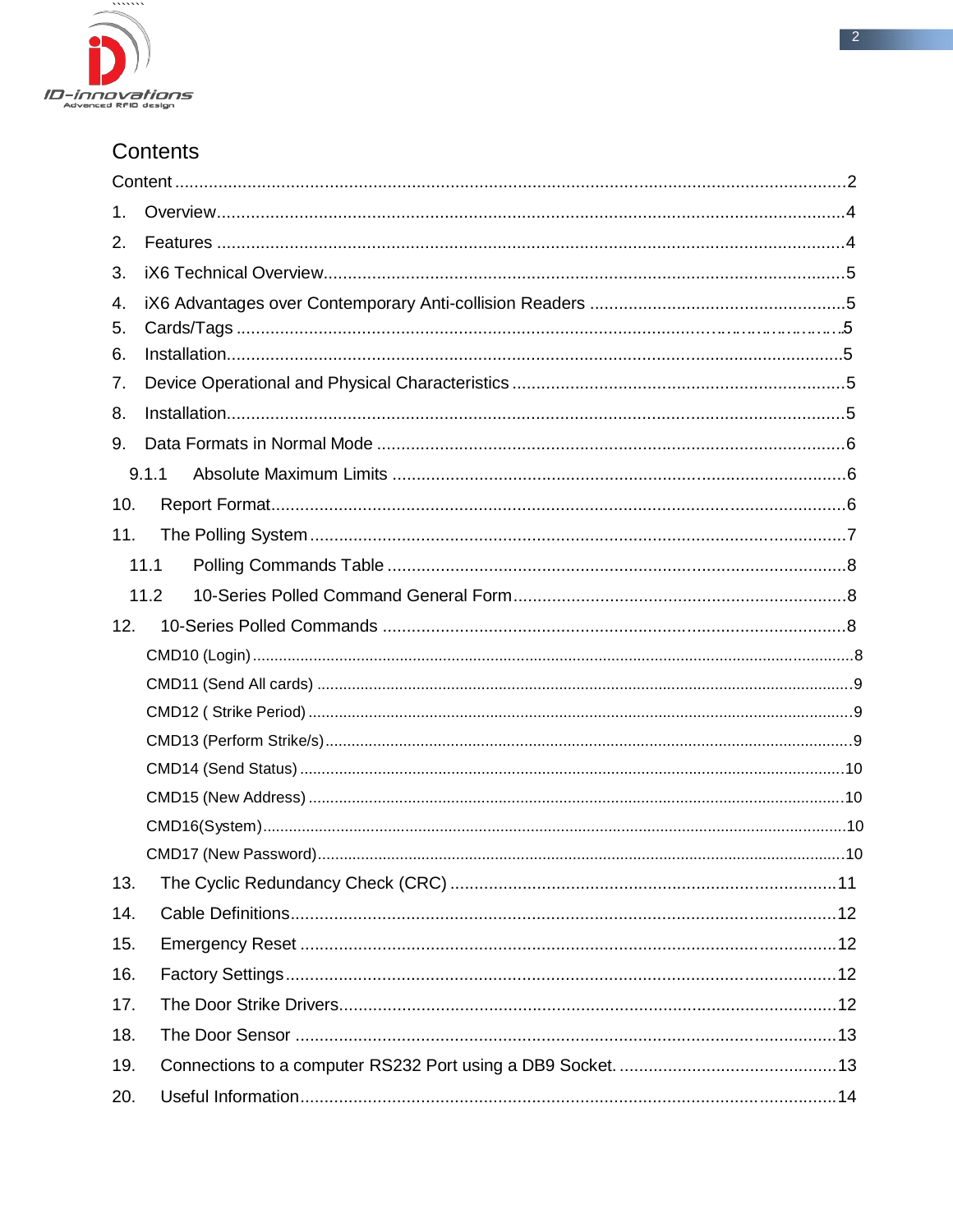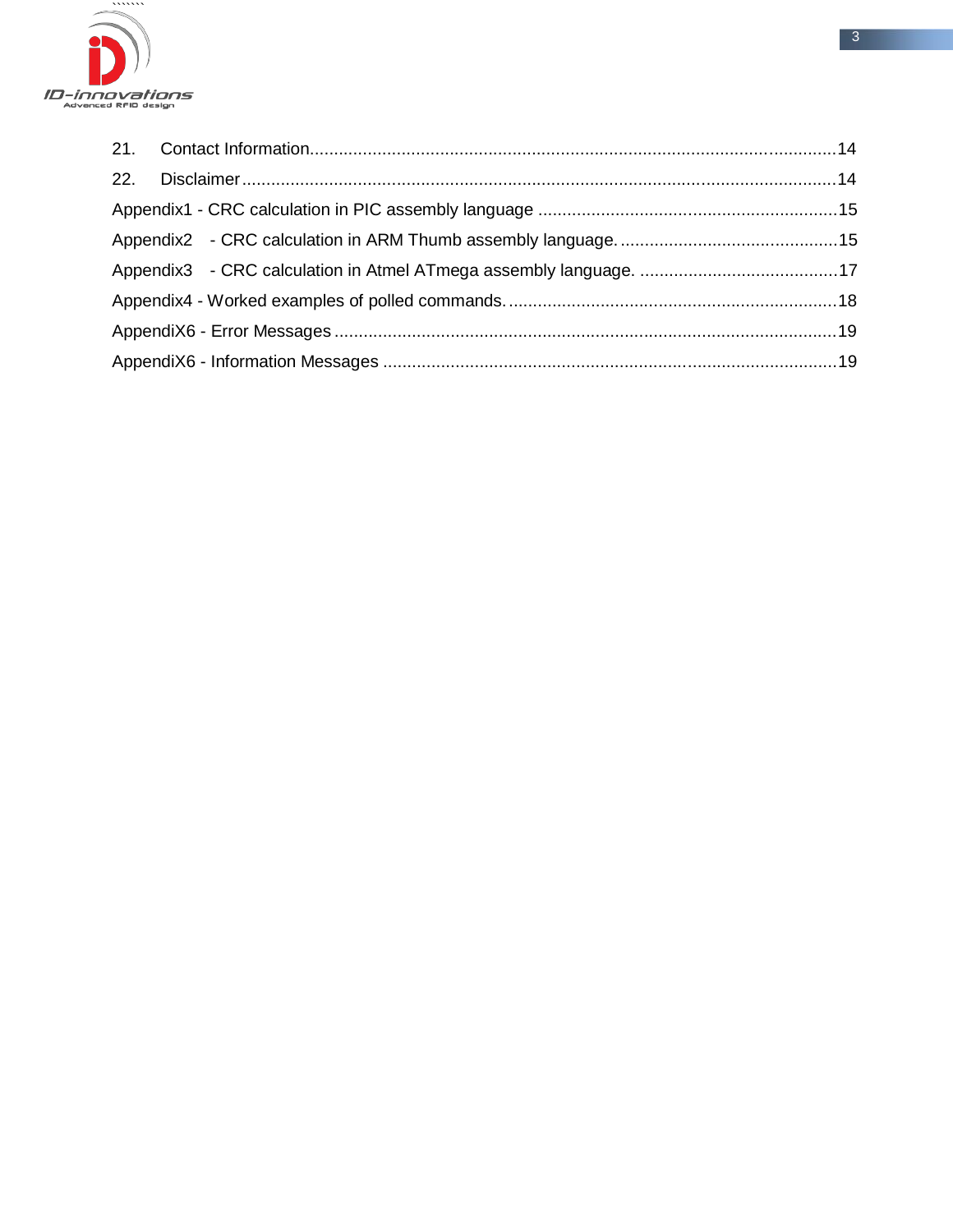

# **1. Overview**

The **iX6** is a state of the art DUAL system HID/EM long range card reader intended for production, process, logistics and access control. The **iX6** reads both EM and HID clamshell cards up to 80cm giving it significantly more range than HID's own long range Indala readers. Dual system readers offer integration possibilities and also allow for seamless phasing in or out readers either EM or HID reader systems.

The **iX6** is now trialling hosting using polled commands. The polling can address several thousand readers although in practice one hundred readers would be reasonable. Each reader has two remotely controlled power drivers for two independent 12volt strikes and a door open/closed sensing facility.

### **2. Features**

- **Dual System, HID - EM**
- **World's Best HID Read Range – 80cm**
- **Easy integration into office systems.**
- $\blacktriangledown$ **Polling system for multiple readers.\***
- $\sqrt{ }$ **2 Remotely Controlled Strike Drivers**
- ✔ **Remote Door Sensing**
- $\overline{\mathbf{v}}$ **Seamless Phasing in new reader system**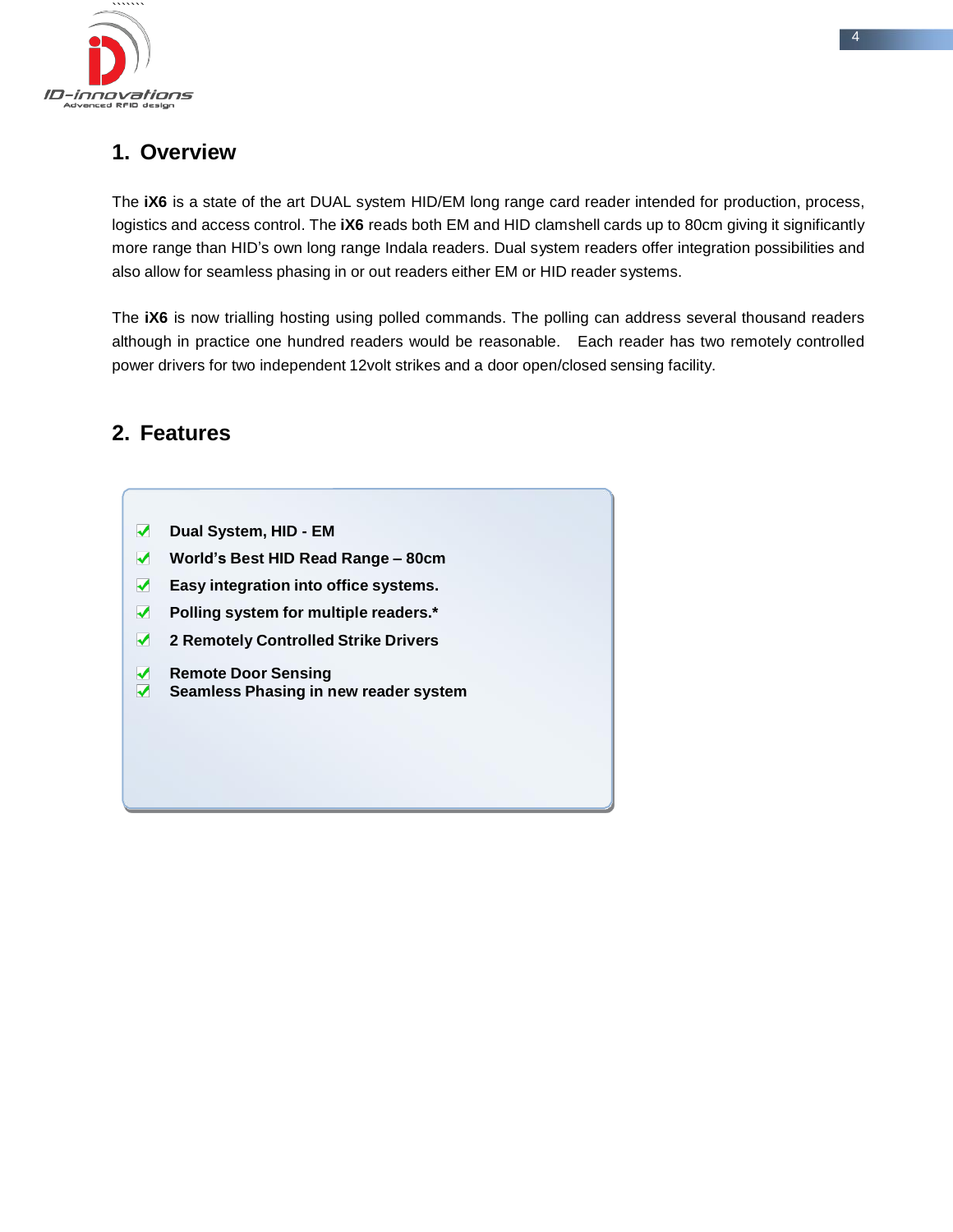

.

#### **3. iX6 Technical Overview**

The **iX6** is a dual system reader for HID (using Frequency Shift Keying) and EM (using Manchester Encoding). Read range has not been sacrificed indeed the HID range performance is the best in class, offering ranges up to 82 cm using an enclosure just 28cm square. To achieve this HID performance, intensive use of DSP signal recovery programming has been used. Due in part to its intrinsic nature and the full-on DSP detection, the HID system resists heavy interference. To put this in context, in terms of physical size, HIDs own long range reader, the Idala 620 is a little larger than the **iX6,** yet its maximum read range is just 60cm.

The EM detection system too has built in algorithms to reduce noise and has natural long range. The reader also features a powerful polling system, with optional CRC checking and can support up to 100 readers.

#### **4. iX6 Advantages**

The **iX6** is a dual system reader. It reads both EM and HID cards, which are completely different systems. The EM system uses Manchester Encoding whereas the HID system uses Frequency Encoding. The systems are normally incompatible. Far from being disadvantaged by incorporating two systems, the **iX6** has the longest read range for any HID reader of its size, and this includes Indala readers direct from HID. The user has the unique means to combine both systems in a single reader. The long read range for both systems allows thru wall use of the reader where the reader is placed safely inside a building.

Optional polling means that many readers may be connected to a single communication cable.. A full range of polled commands are available.

### **5. Cards/Tags**

The reader uses standard EM and HID cards. The HID card effectively has 44 user bits of user data. The **iX6** outputs these 44 bits of data as 11 ASCII characters of 4 bits data each. The EM card effectively has 40bits of user data. The iX6 outputs these as 10 ASCII characters of 4 bits data each.

HID actually have many ways to arranging the bits internally in the card, with configurations based on 26, 34 and 42 bit Wiegand along with 'Site' codes. The iX5 sends the same data as is on the card, nothing is lost, so the user is free to use the bits as required.

#### **6. Installation**

Position the **iX6** away from sources of interference such as mains wiring. Do not fix the reader antenna on solid steel objects or range loss may occur and the auto-tuning may run out of range. Moderate metal fixtures are acceptable.

Do not mount the reader on an uneven surface as the reader will become mechanically stressed by the fixing screws. Do no place in an area with vibration because this can cause loss of range. Do not place within 2m of another **iX6** or 15m of any other 125 KHz reader or loss of range may occur.

Use a 1 amp regulated Power Supply. Switching regulators may be used but the devices should preferably be separated from the reader to prevent interference.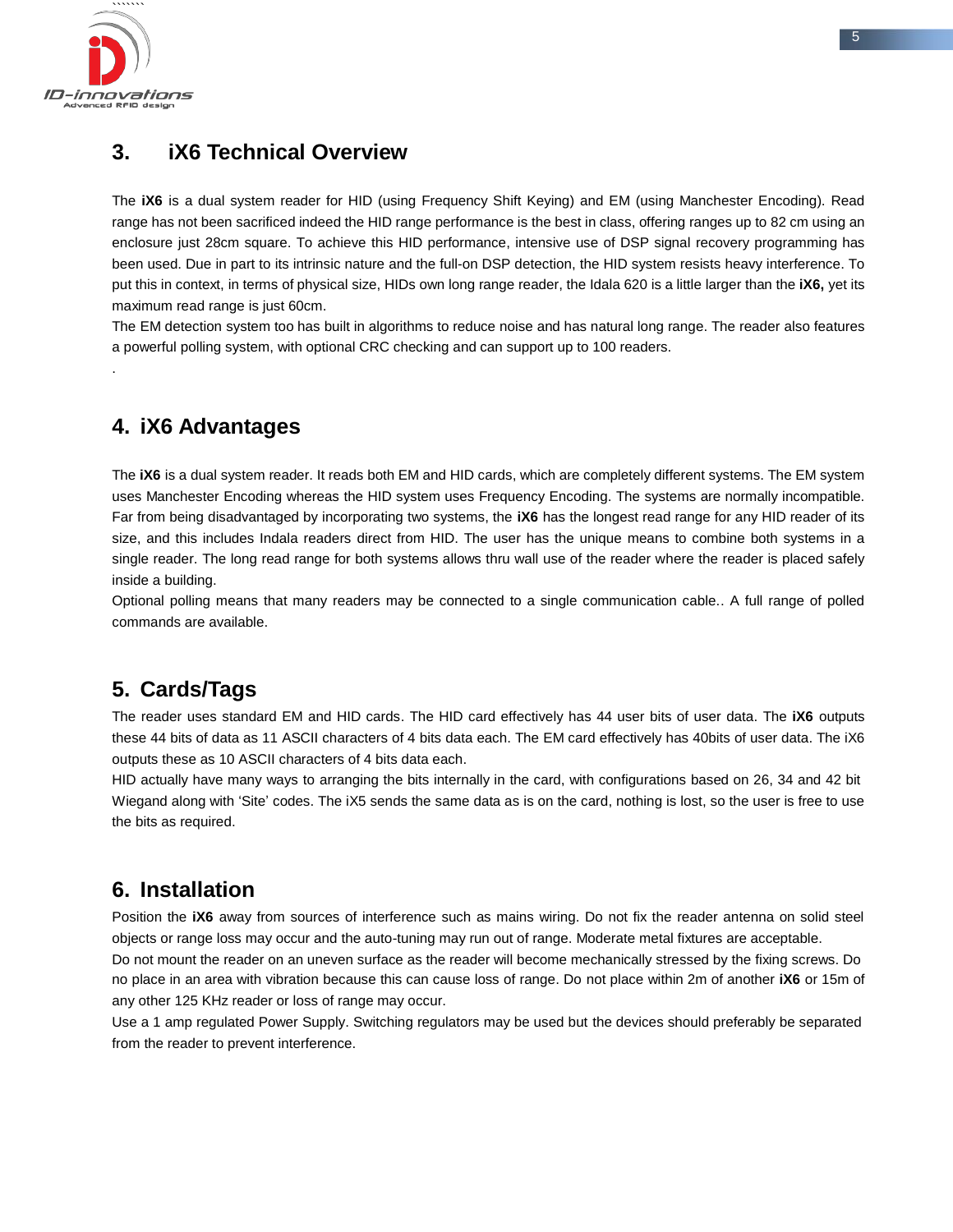

# **7. Device Operational and Physical Characteristics**

| <b>Parameter</b>          | <b>Conditions</b>                                                  |
|---------------------------|--------------------------------------------------------------------|
| <b>Power Requirements</b> | 11-13 VDC at 0.36 - 0.85 Amperes nominal depending on PWR setting. |
| Read Range for EM Card    | 70cm - 90cm (Innovations Long Range Clamshell Card)                |
| Read Range for HID Card   | 60cm - 75cm (HID Clamshell Card)                                   |
| <b>EM Transponder</b>     | 64 Bit EM4001 compatible, Manchester encoded                       |
| <b>HID Transponder</b>    | 48 Bit HID Card                                                    |
| Auto-tune                 | Internal upon switch-on                                            |
| Interfaces                | RS232 (9,600, n, 8, 1)                                             |
| <b>Read Indication</b>    | <b>LED and Beeper</b>                                              |
| Dimensions and Weight     | 22cm x 22cm, 2Kg                                                   |
| Temperature range         | $-10c$ to $+50c$ . (Enguire for extended range $-20c - +60c$ )     |
|                           |                                                                    |

#### **7.1 Absolute Maximum Limits**

| Supply Power Voltage (Red Lead)       | +18 volts. Short term only.                                                  |
|---------------------------------------|------------------------------------------------------------------------------|
| Voltage on Door Sensor (Brown lead)   | $+/- 200$ volts for 1mS                                                      |
| Strike Drive (Yellow and White leads) | Max Volts +30 volts, -1 volt: Max Current 2amps (1 second intermittent only) |
| Temperature                           | $-20c + 60c$                                                                 |

#### **8. LED Indications**

The iX6 has three LEDs labelled PWR, READ and AUX.

The PWR LED. This is the power LED and it is controlled by the firmware and activates after switch on. It is dual function. Its primary function is to indicate that the reader is running. All the while the reader is receiving valid commands it will blink every second to indicate it the reader is on-line.

The READ LED. This LED has a dual function. In normal read mode it indicates that a tag has been read and is being sent. In Polled-Only mode it indicates that the reader is sending a transmission.

The AUX LED. This LED is driven on by strikes1&2 powering on and it is dual colour. When Strike1 is activated it lights up red, When Strike2 activated it lights up green and when both strikes activated it lights up yellow. Due to production spreads the hue of yellow cannot be guaranteed.

#### **9. Data Formats in Normal Mode**

The iX6 transmits using standard RS232 9600:N,8,1 : (Baud rate 9600 : No parity : 8 data bits : 1 Stop bit)

The normal (non-polled) RS232 data string is preceded by an STX (start of transmission) control character followed by the data and a final CR, LF and ETX. In normal mode (Non-Polled), the data is sent as the card is read. If the card is EM there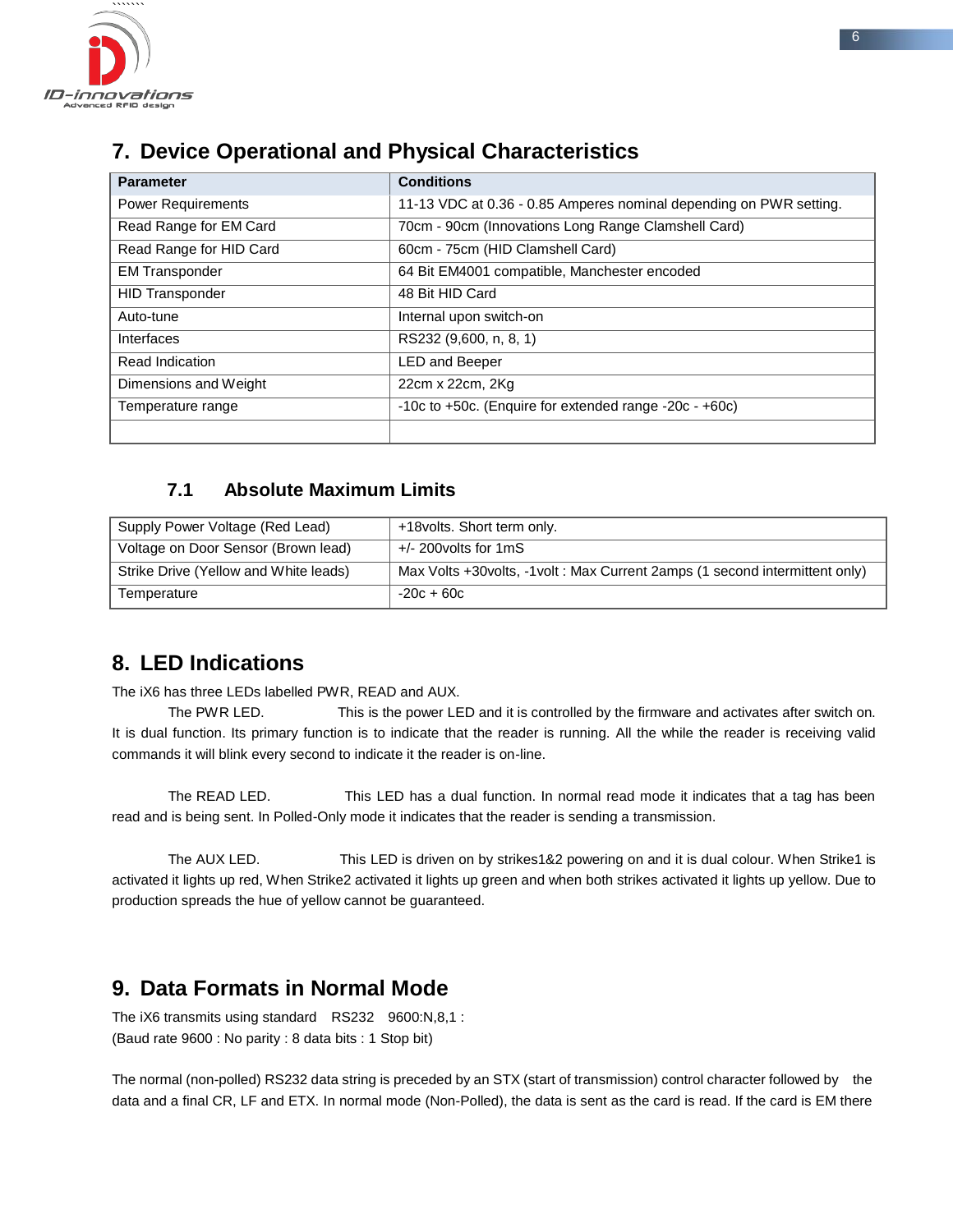

will be 40 bits of Data included and if the card is HID then 44 bits of data will be included.

| STX (02h)                   | DATA (10 ASCII) |  | $\vert$ ETX (03h) |
|-----------------------------|-----------------|--|-------------------|
| <b>EM Card Transmission</b> |                 |  |                   |

| STX (02h)                    | DATA (11 ASCII) |  | ⊤ LE I | $\vert$ ETX (03h) |  |
|------------------------------|-----------------|--|--------|-------------------|--|
| <b>LID Cord Tropomicoion</b> |                 |  |        |                   |  |

HID Card Transmission.

| Where STX |     | $=$ Start of Transmission Character (\$02) |
|-----------|-----|--------------------------------------------|
|           | CR. | $=$ Carriage return Character (\$0D)       |
|           | IF. | $=$ Line Feed Character (\$0A)             |
|           | FTX | $=$ End Of Transmission Character (\$03)   |
|           |     |                                            |

#### **10. Report Format**

Upon switch-on the reader sends a report via the RS232 line. The report indicates the Software Revision and data for fault diagnosis. A typical switch on report is shown below.

iX6 Uer 1.1 08082014 HW Uer AD24, Reader ID 001111, Poll Address 0000, P3F ,TU 16

| 1 iX6 Ver 1.1          | Firmware version                  |
|------------------------|-----------------------------------|
| 3 08082014             | Date of software version          |
| 4 HW Ver AD24          | <b>Hardware Version</b>           |
| 5 Reader ID 001111     | The unique reader ID              |
| 6 Polling Address 0000 | The reading polling address.      |
| 7 P3F                  | The internal voltage setting code |
| 8 Tuning Variable      | $0004$ = The tuning variable.     |

Note: The fields of the report in future versions may be added to or modified. Developers are advised to future proof their host software by allowing for changes switch on report.

#### **11. The Polling System**

The **iX6** incorporates a set of polling commands that will reasonably support up to 100 readers. The communications are full duplex however while a reader is servicing one command, subsequent commands will be ignored until the current command has completed. The commands employ a CRC checksum. In systems with multiple readers it is important that the command data is thoroughly checked. For commissioning, a 'FFFF' checksum may be used, however for operational use a full checksum is recommended. Reader responses do not contain a checksum for speed. If a response is deemed to be corrupted then it is a simple matter to request another response because the reader address is known. See 'Cyclic Redundancy Check (CRC)'. See also Appendix4 - Worked examples of polled commands.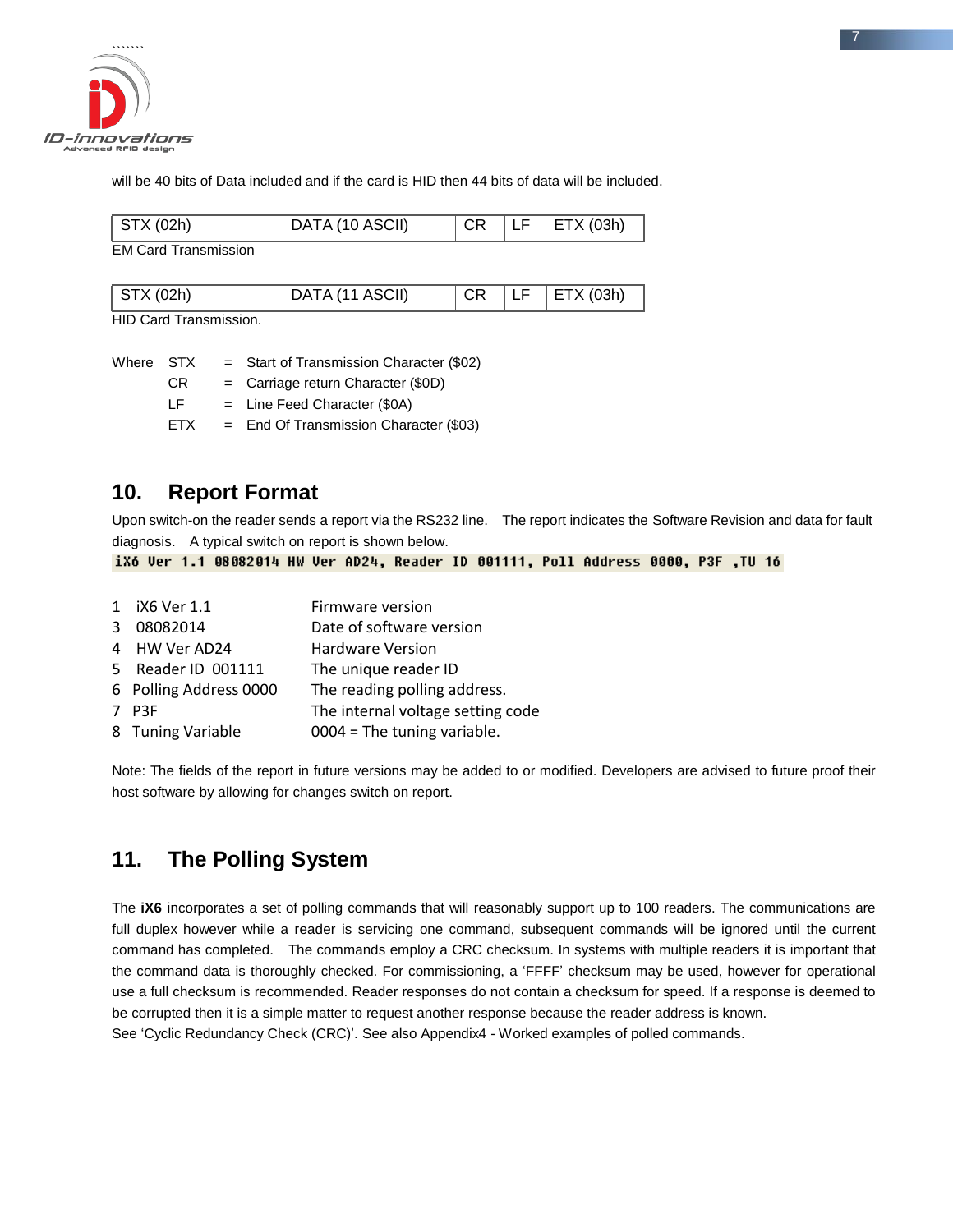

#### **11.1 Polling Commands Table**

| <b>CMD</b>        | <b>Explanation</b>     | Form                                              | <b>Reader TX Response</b>      |
|-------------------|------------------------|---------------------------------------------------|--------------------------------|
| CMD <sub>10</sub> | Login/Logout           | [STX][Address][10][Parameter][Password][CRC][ETX] | [ACK]/[NAK]                    |
| CMD <sub>11</sub> | Send all cards         | [STX][Address][11][CRC][ETX]                      | [STX][Card1][Cardn][CRLF][ETX] |
| CMD <sub>12</sub> | <b>Strike Period</b>   | [STX][Address][12][Parameter][CRC][ETX]           | [ACK/][NAK]                    |
| CMD <sub>13</sub> | Perform Strike         | [STX][Address][13][Parameter][CRC][ETX]           | [ACK][/NAK]                    |
| CMD <sub>14</sub> | <b>Send Status</b>     | [STX][Address][14][CRC][ETX]                      | [STX][Settings][CRLF][ETX]     |
| CMD <sub>15</sub> | New Address            | [STX][Address][15][New Password][CRC][ETX]        | [ACK]/[NAK]                    |
| CMD <sub>16</sub> | <b>System Settings</b> | [STX][Address][16][Parameter][CRC][ETX]           | [ACK]/[NAK]                    |
| CMD <sub>17</sub> | New Password           | [STX][Address][17][New Password][CRC][ETX]        | [ACK]/[NAK]                    |
| CMD <sub>18</sub> | <b>Power Setting</b>   | [STX][Address][18][Parameter][CRC][ETX]           | [ACK]/[NAK]                    |
| CMD <sub>19</sub> | Tune Cycle             | [STX][Address][19][ CRC][ETX]                     | [ACK]/[NAK]                    |

#### **11.2 10-Series Polled Command General Form**

The RS232 polled commands take the general form:- **[STX][Address][Command][Parameter][CRC][ETX]**

Where:-

|     | Start of Transmission control code 02h      |
|-----|---------------------------------------------|
| $=$ | Reader 4 character address                  |
|     | Command number                              |
|     | The data passed from the host to the reader |
|     | <b>Cyclic Redundancy Check</b>              |
| $=$ | End of Transmission control character 03h   |
|     | Command OK                                  |
|     | Command not OK                              |
|     | Parameter1&2 $=$                            |

#### **12. 10-Series Polled Commands**

**CMD10 (Login)** [STX][Address][10][Parameter][Password][CRC][ETX] The Parameter: 01 = login  $00 =$ logout.

Login is required before commands that change the system settings are permitted. Commands requiring login are CMD12, CMD15, CMD16 and CMD17.

Reader Reply ACK/NAK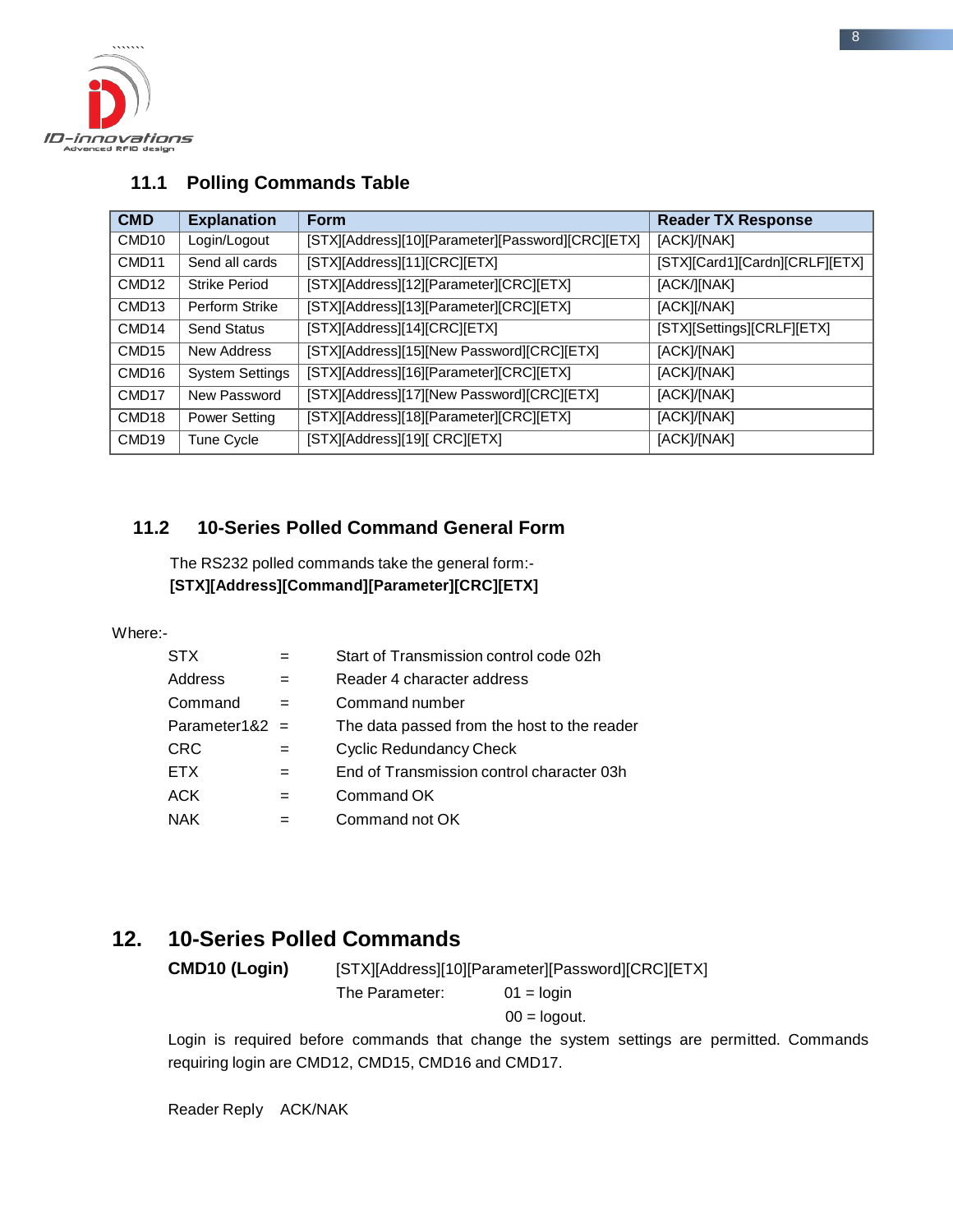

#### **CMD11 (Send All cards)** [STX][Address][11][CRC][ETX]

Once the system settings have been set to poll-only operation the reader will not automatically send card data and must be polled to send the latest cards. This command instructs the reader to send all the cards read since the last CMD11 command was performed. The reader can store up to 50cards and any cards in excess of this will be lost. Before using this command set up the system to polled-only by logging in with CMD10, and then selecting Poll-only using CMD15.

Reader Reply [STX][Card1] – [Cardn] – [Last Card][CR][LF][ETX]

| <b>CMD12 (Strike Period)</b> | [STX][Address][12][Parameter][CRC][ETX] |
|------------------------------|-----------------------------------------|
|------------------------------|-----------------------------------------|

| Where the Parameter | 0              | $Strike1 = 3 sec$ ,  | $Strike2 = 3 sec$  |
|---------------------|----------------|----------------------|--------------------|
|                     | 1              | $Strike1 = 3 sec$    | $S$ trike2 = 6sec  |
|                     | $\overline{2}$ | Strike1 = 3sec,      | $Strike2 = 10 sec$ |
|                     | 3              | $Strike1 = 3 sec$ ,  | $Strike2 = 250mS$  |
|                     | 4              | $Strike1 = 6 sec$ .  | $Strike2 = 3 sec$  |
|                     | 5              | $Strike1 = 6 sec,$   | $Strike2 = 6 sec$  |
|                     | 6              | $Strike1 = 6 sec$ ,  | $Strike2 = 10 sec$ |
|                     | 7              | $Strike1 = 6 sec$ ,  | $Strike2 = 250mS$  |
|                     | 8              | $Strike1 = 10 sec$ , | $Strike2 = 3 sec$  |
|                     | 9              | $Strike1 = 10 sec$ , | $Strike2 = 6 sec$  |
|                     | A              | $Strike1 = 10 sec$ , | $Strike2 = 10 sec$ |
|                     | В              | $Strike1 = 10 sec$ , | $Strike2 = 250mS$  |
|                     | С              | $Strike1 = 250mS$    | $Strike2 = 3 sec$  |
|                     | D              | $Strike1 = 250mS,$   | $Strike2 = 6 sec$  |
|                     | E.             | $Strike1 = 250mS$    | $Strike2 = 10 sec$ |
|                     | F              | Strike1 = 250mS,     | $Strike2 = 250mS$  |

Note - Requires logon.

There are two main types of door strike. One type is normally energised and the other is normally not energised. The iX6 only supports normally off strikes. There are two strike drivers are both can be activated independently. The timing period for each can also be set independently.

Reader Reply ACK/NAK

**CMD13 (Perform Strike/s)** [STX][Address][13][Parameter][CRC][ETX]

| The Parameter: | $01 =$ Strike1 cycle      |
|----------------|---------------------------|
|                | $02 =$ Strike2 cycle      |
|                | $03 =$ Strike 1 & 2 cycle |
|                |                           |

Reader Reply **ACK/NAK**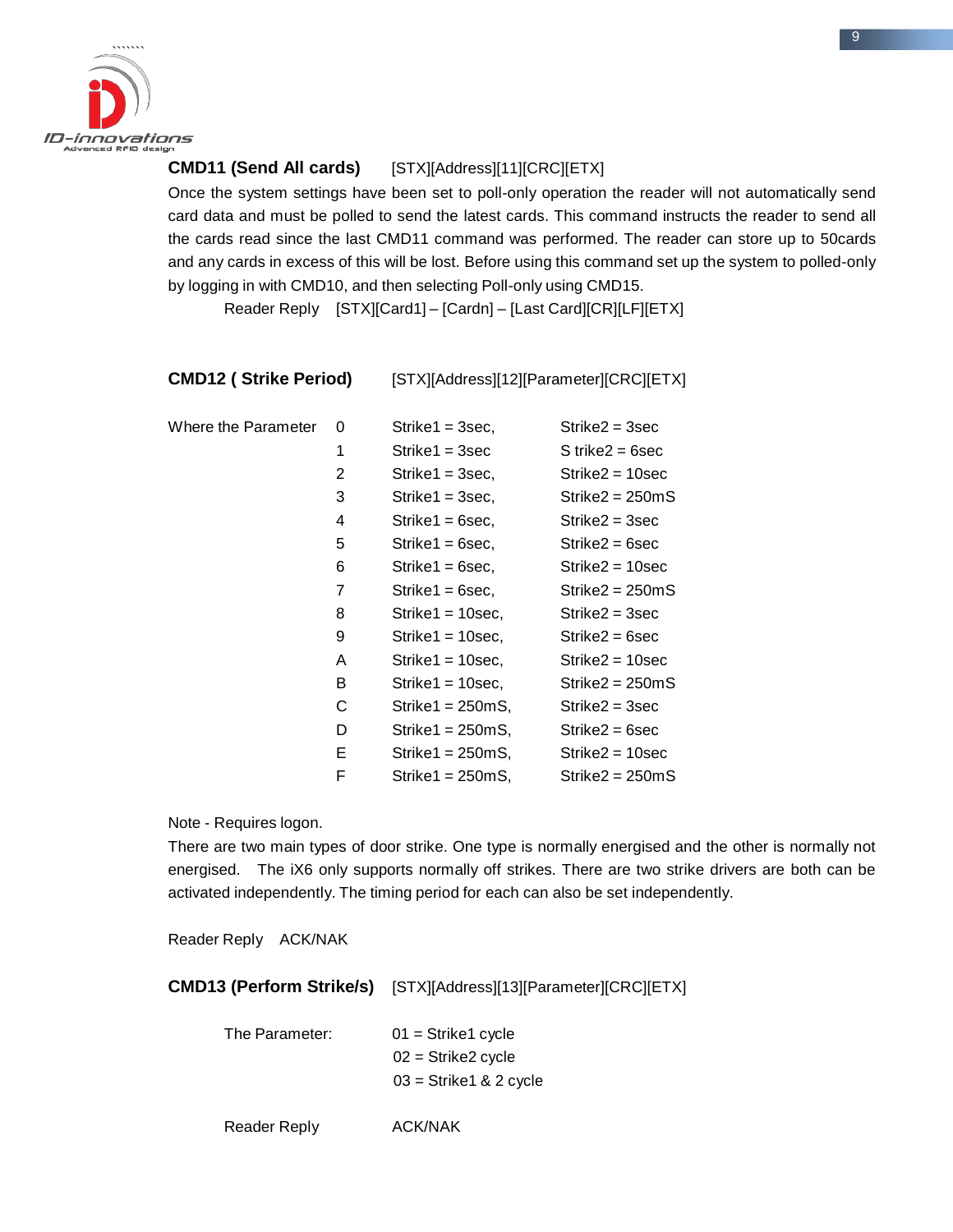

#### **CMD14 (Send Status)** [STX][Address][14][CRC][ETX]

The reader will send a status byte showing the door sensor status open/closed.

Reader Reply [STX][Status Byte][CR][LF][ETX] Where 00 = Door Closed, 01 = Door Open : Leave bits 1 thru 7 blank for future.

**CMD15 (New Address)** [STX][Address][15][New Address][CRC][ETX] The Parameter: New Address = 4 Hex Characters

Note - Requires logon.

The new address must consist of 4 hexadecimal characters. These must be chose from the normal range of hexadecimal characters, namely 0,1,2,3,4,5,6,7,8,9,A,B,C,D,E,F. Other characters are not allowed as they may contain ASCII control codes. There are 64,000 different addresses available.

Reader Reply [ACK][NAK]

| <b>CMD16 (System)</b> | [STX][Address][16][Parameter][CRC][ETX] |                                     |  |
|-----------------------|-----------------------------------------|-------------------------------------|--|
|                       |                                         | Parameter: Consists of 8 bits where |  |
|                       | Bit0.                                   | Poll Mode on/off                    |  |
|                       | Bit1                                    | Mute Beeper                         |  |
|                       |                                         | Bit1-7 Not committed                |  |

To operate the reader in Poll mode this command should be sent with a parameter of 01. To return to normal mode the command should be sent with a parameter of 00. After this command it is advisable to log out.

Reader Reply [ACK][NAK]

**CMD17 (New Password)** [STX][Address][17][New Password][CRC][ETX]

New Password: Consists of 4 hexadecimal characters

Note - Requires logon.

The new password must consist of 4 hexadecimal characters. These must be chosen from the normal range of hexadecimal characters, namely 0,1,2,3,4,5,6,7,8,9,A,B,C,D,E,F. Other characters are not allowed as they may contain ASCII control codes. There are 64,000 different addresses available. After this command it is advisable to log out.

Reader Reply [ACK][NAK]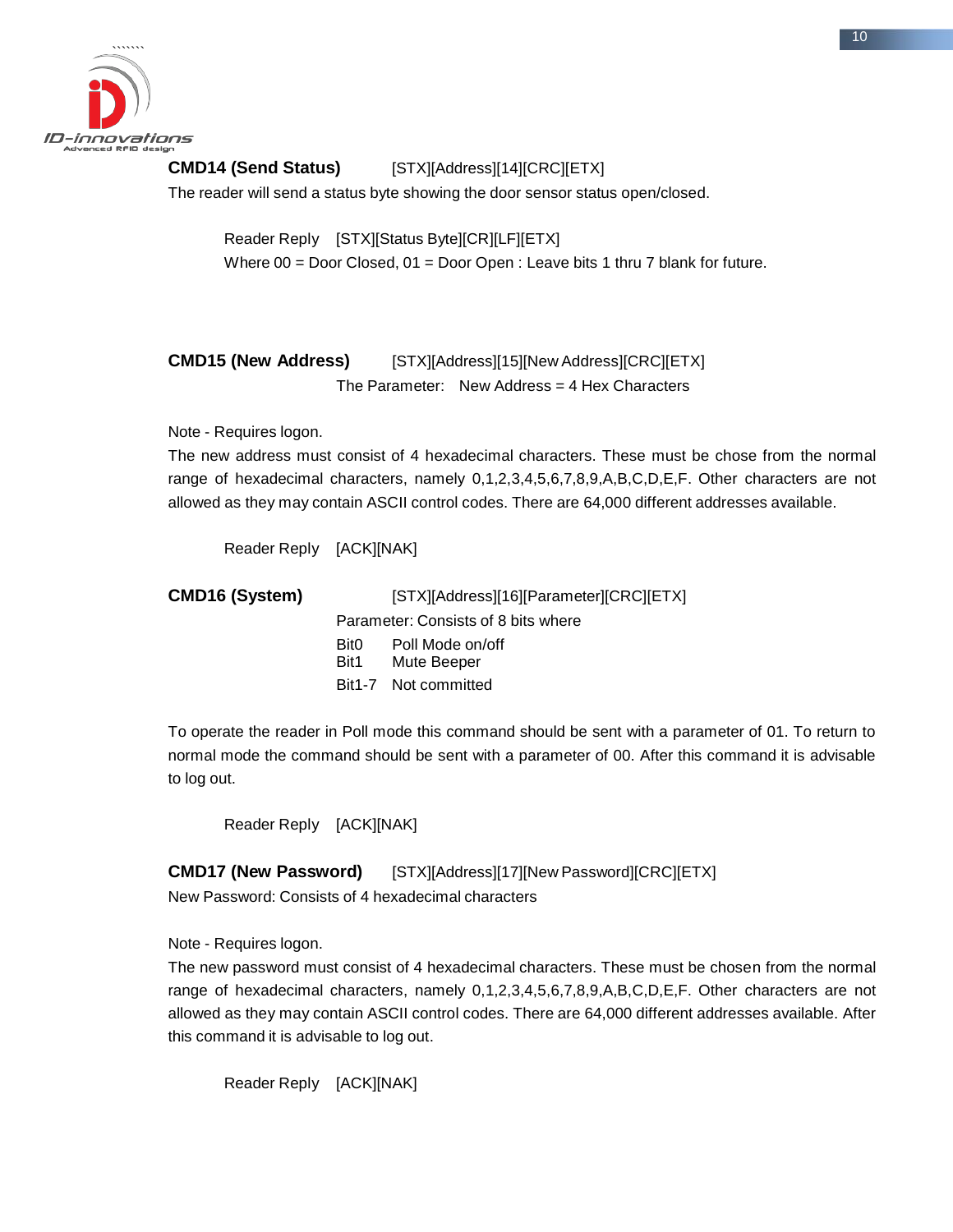

#### **CMD18 (Power setting)** [STX][Address][18][CRC][ETX]

The Parameter: Consists of a two byte hexadecimal value from 0-3F where 00 represents the lowest power and 3F represents the highest power.

Note - Requires logon.

Note that your reader will normally be pre-set to suit your geographical area. The range of input values is from \$00 to \$3F

Reader Reply [ACK][NAK]

**CMD19 (Tune Cycle)** [STX][Address][19][CRC][ETX]

The reader will perform an auto tune cycle. This is useful for testing..

Reader Reply [ACK][NAK]

#### **13. The Cyclic Redundancy Check (CRC)**

A cyclic redundancy check helps detect corrupted data due to electrical interference. In multiple reader systems it is very important to be able to detect the presence of data errors. A corrupted command to change a password or an address can have serious consequences. The reader uses a standard (Modem) 16 bit CCITT CRC. For checking purposes several of CRC calculators can be found on line. To assist in testing, examples of implementations of this CRC in the popular PIC assembler code can be found in Appendix1, and for ARM thumb assembler code in appendix2 and ATmega series assembly code in appendix3. Worked out examples of Commands with appropriate CRCs can be found in appendix4.

The general form of the polled command is as,

[STX][Address][Command][Parameter2][Parameter2][CRC][ETX].

The CRC is calculated by taking each byte of the command starting at the address field thru to the end o the parameter field. Say the reader address is 1234 and command 12 is sent, with a 00 parameter, then the address field + the command field + the parameter field will be 12341200. This is divided into bytes as follows \$12, \$34, \$12 and \$00. The CRC methods described in the appendix select the \$12 and run it through the CRC update, then the \$34, the \$12 and finally the \$00. For these test values the CRC is \$8ABB. The CRC implementations given in the appendix are continually cycling.

Users may use their own implementations CCITT CRC16 code, however it should be noted that the examples given are byte-based and the CRC is calculated much quicker than bit-based CRC checkers.

The command transmission will be received in ASCII from the RS232 network, however, these ASCII values are not used to calculate the CRC, the original hexadecimal values are. For example the byte \$12 will be sent as an ASCII 31 followed by ASCII 32 but the iX6 uses the value \$12 to calculate the CRC, without involvement in the ASCII transmission characters. Note for test purposes \$FFFF may be used.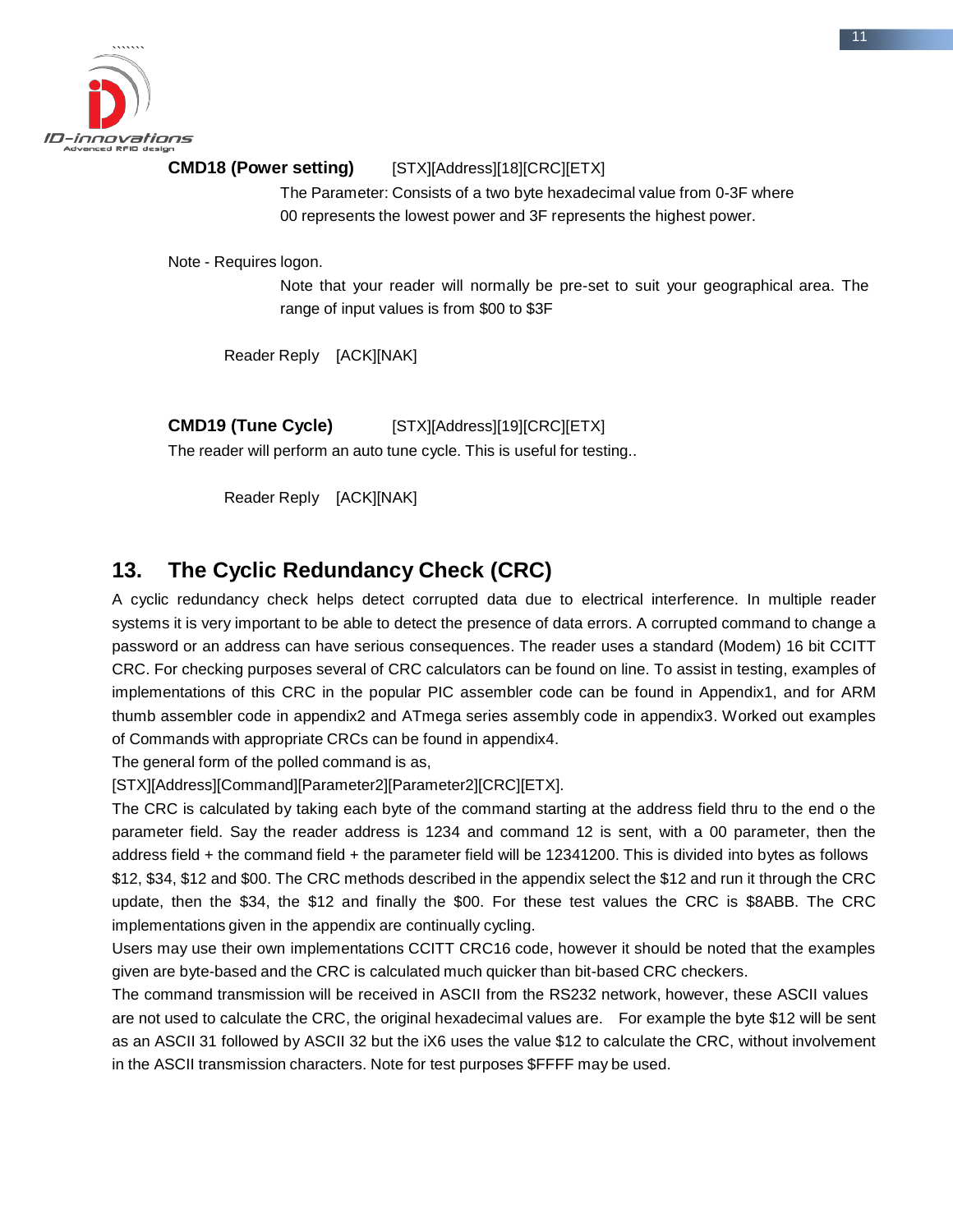

#### **14. Cable Definitions**

| <b>Wire colour</b> | <b>Signal</b>            | <b>Description</b>                                 |  |
|--------------------|--------------------------|----------------------------------------------------|--|
| Red                | <b>PWR</b>               | +12V DC input                                      |  |
| <b>Black</b>       | <b>GND</b>               | Ground                                             |  |
| <b>Blue</b>        | <b>RS232</b>             | Serial RS232 Output (19,200:N,8,1)                 |  |
| Violet             | <b>RS232</b>             | Serial RS232 Input (19,200:N,8,1)                  |  |
| White              | $\overline{\phantom{0}}$ | Do not connect                                     |  |
| Green              | $\overline{\phantom{0}}$ | Do not connect                                     |  |
| <b>Brown</b>       | Door Status              | Sends the output of the door sensor. (Open/closed) |  |
| Orange             | Strike 1                 | Remotely controlled door strike driver             |  |
| Grey               | Strike 2                 | Remotely controlled door strike driver.            |  |
| Yellow             | $\blacksquare$           | Do not connect                                     |  |
| Screen             | <b>GND</b>               | Earth Screen                                       |  |

#### **15. Emergency Reset**

Passwords and addresses may get lost or mislaid. In these circumstances the user can perform an emergency reset back to the factory condition for password and address. To do this the user must isolate the reader from the other readers on line, switch off and on, and then use a terminal to type in the word 'RESET' within 4 seconds of switch on. The settings for the terminal must be 9600: N, 8, 1 (9,600 baud, no parity, 8 data bits and 1 stop bit). The reader will reset and return to the original factory values.

For different values see Appendix4 for worked example of command. The examples shown in the appendix use a popular free terminal program. Note that \$FFFF will be accepted for the CRC and the address and this is useful for testing, however for system integrity a calculated CRC checksum should always be used when there are multiple readers.

#### **16. Factory Settings**

| Polling Address      | 0000 |
|----------------------|------|
| Polling Password     | 0000 |
| Strike Time (sec)    |      |
| Polling Mode         | ∩ff  |
| Power Setting (0-3F) | 38   |

### **17. The Door Strike Drivers.**

The Strike drivers are independent and may be operated singly and also set up for different strike periods. The strike power should be preferably taken from the 12volt DC reader supply. A maximum voltage of 25v is allowed for the strike and the maximum current should not exceed 0.5amp each or 1A in total, due to cable restrictions. The nominal resistance of each strike should be greater than 25 ohms. If the strike is set to normally-on then the maximum permissible current is 250mA for each strike, and the strike resistance should be greater than 50 ohms. The strike drivers are rugged intelligent FETs with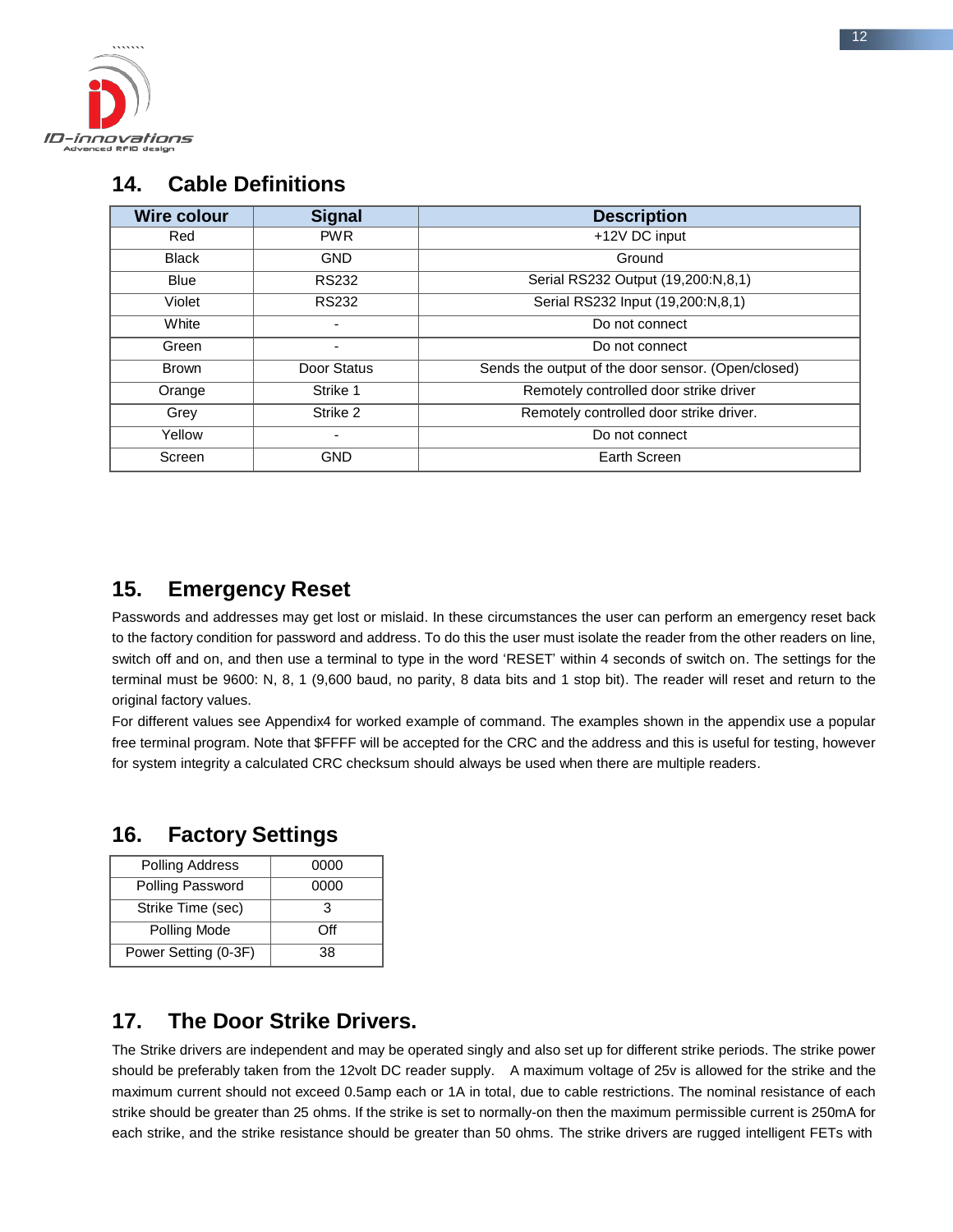

inbuilt protection. The driver circuit has an additional reverse voltage diode for inductive spikes. If an external DC power source is used for the strike then care must be taken to avoid reverse polarity, the FET driver is protected but reverse current through the safety diode can cause damage to the copper track, the cables and the diode itself.

The strike is controlled by polled commands but it should be noted that these commands may still be used in normal mode. The appropriate polled command [\$02][0000][13][01][FFFF][\$03] will operate strike1, [\$02][0000][13][02][FFFF][\$03] will operate strike2, while [\$02][0000][13][03][FFFF][\$03] will operate strike1&2. Note that for single reader applications the CRC test value of FFFF can safely be used. The period and the type of strike, may also be set using polled commands. See polled commands and also appendix4.



#### **18. The Door Sensor**

It is many applications it is important to know if the door has been closed properly. The iX6 door sensing circuitry is connected to the brown wire. When the reader is polled with command 14, the reader will send [\$02][00][0A][0D][\$03] if the voltage on the brown wire is under 2volt and [\$02][01][0A][0D][\$03] if the voltage is greater than 2volt. A contact closure taken from the brown wire to 12volt will be suitable.

### **19. Connections to a computer RS232 Port using a DB9 Socket.**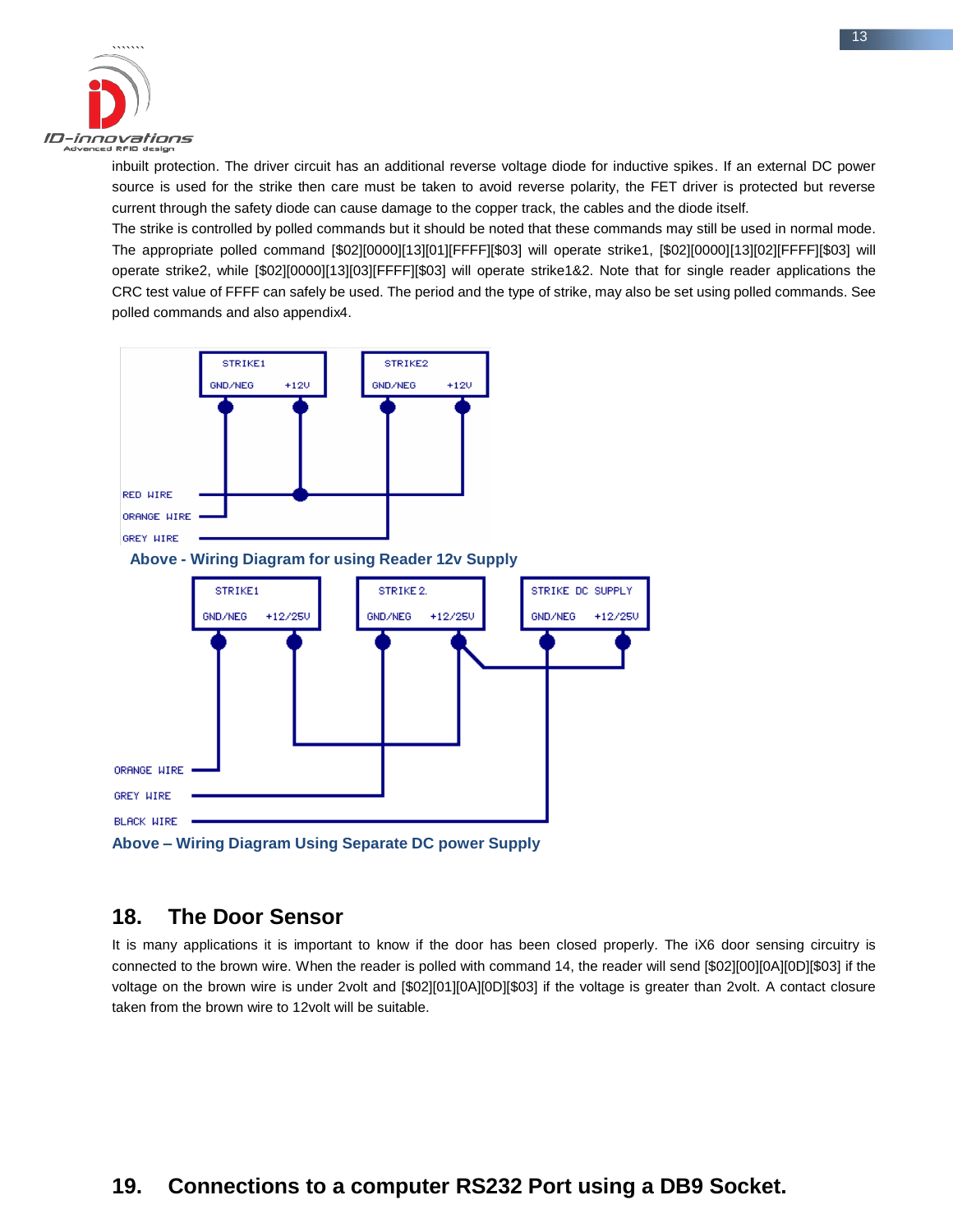

# **20. Useful Information**

For general testing we recommend the Bray terminal free from the net. It is the best software we have seen. It is available at <http://braypp.googlepages.com/terminal>truly excellent. The examples described will be detailed using this program, although others may be used including hyper terminal.

For all technical help contact ID-Innovations at [help@id-innovations.com](mailto:help@id-innovations.com)

For users wishing to send commands manually, STX (\$02) can be sent using CNTR/A and ETX (\$03) can be sent using CNTR/C.

#### **21. Contact Information**

Sales: [wendy@id-innovations.com](mailto:wendy@id-innovations.com) Technical support [help@id-innovations.com](mailto:help@id-innovations.com)

#### **22. Disclaimer**

The information in this document is provided solely for the use of ID Innovations' products. There are no express or implied copyright licenses or intellectual property rights granted to design or fabricate any of ID Innovations' products based on the information provided in this document.

ID Innovations reserves the right to make changes to specifications and product descriptions at any time without notice. The specifications provided in ID Innovations datasheets can and do vary in different applications and actual performance may vary over time.

ID Innovations' products are not intended for and will not be used in life support systems, human implantation, nuclear facilities or systems or any other application where product failure could lead to loss of life or catastrophic property damage.

ID Innovations makes no warranty, representation or guarantee regarding the suitability of its products for any purpose, and it assumes no liability, whether claim, loss, damage or expense of any kind caused in whole or in part, directly or indirectly by the inadequacy of any products for any purpose, any infringement, deficiency or defect in any products whether or not covered by any manufacturer's warranty, the use or performance of any products, any interruption or loss of service, or any special, direct, indirect, incidental or consequential damage, including, without limitation, personal injury or loss of business or profit, or other damage, whether or not ID Innovations has been informed of the possibility or likelihood of such or any other damages, arising out of the application or use of any product and information provided.

This product contains polled command software that is still undergoing testing and has been described as such in the data sheet. The user should understand that he uses these commands at his own risk. In particular the user should understand that the commands may contain errors, may cause malfunction and that the commands themselves may change in future versions.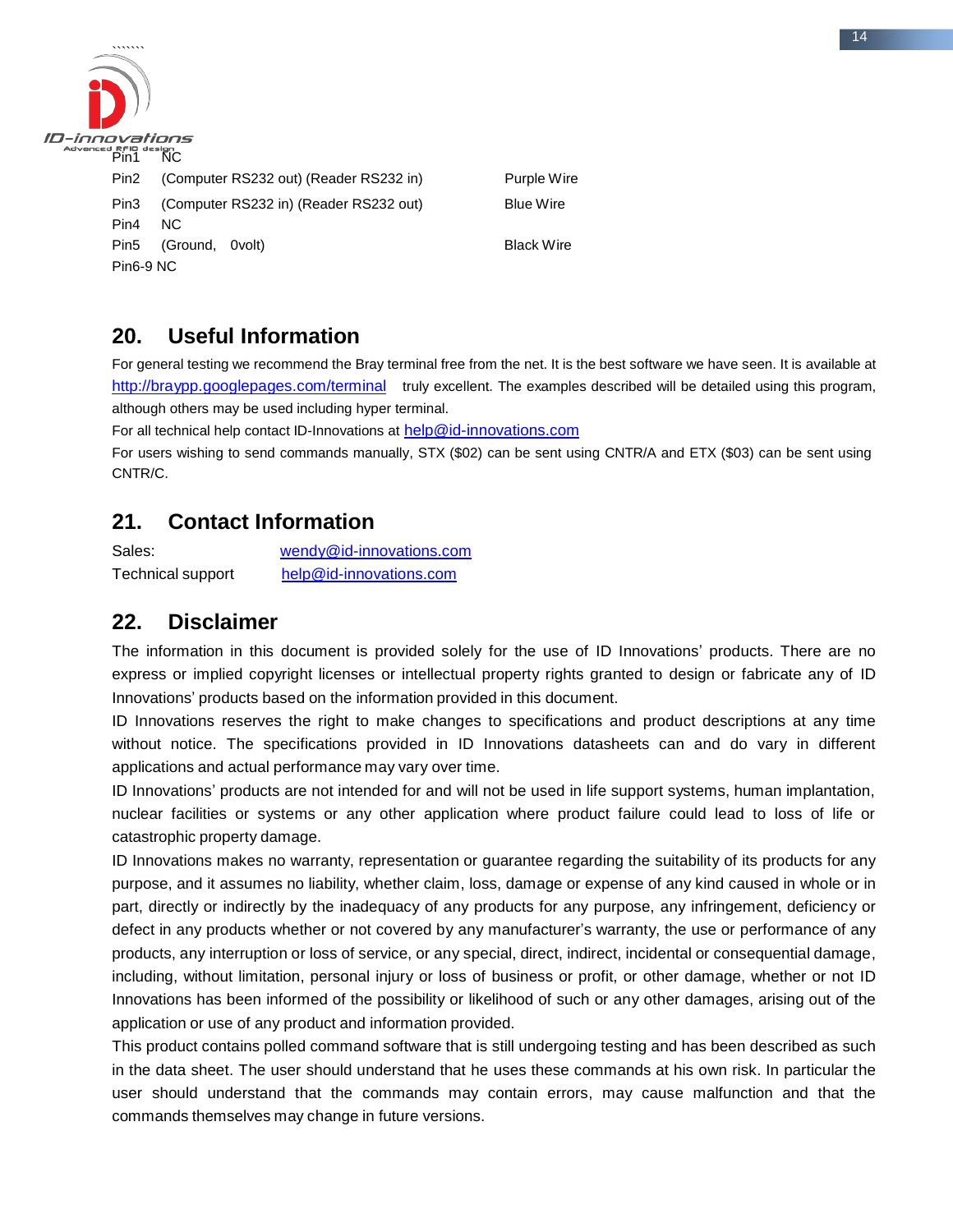

# **Appendix1 - CRC calculation in PIC assembly language**.

|             | ; Beginning of test program |                  |         |                                       |
|-------------|-----------------------------|------------------|---------|---------------------------------------|
| PERF_CRC    |                             |                  |         |                                       |
|             | CALL                        | CRC_Init         |         |                                       |
|             | movlw                       | 12               |         |                                       |
|             | CALL                        | CRC_Update       |         |                                       |
|             | movlw                       | 34               |         |                                       |
|             | call                        | CRC_Update       |         |                                       |
|             | movlw                       | 12               |         |                                       |
|             | call                        | CRC_Update       |         |                                       |
|             | movlw                       | 00               |         |                                       |
|             | call                        | CRC_Update       | $;$ CRC | 8ABB                                  |
|             | jmp                         | PERF_CRC         |         | ;Loop indefinitely for test.          |
| CRC_Init    |                             |                  |         |                                       |
|             | movlw                       | 0x00             |         | ; Preload the CRC Registers with 0x00 |
|             | movwf                       | CRC16_HIGH       |         |                                       |
|             | movwf                       | CRC16_LOW        |         |                                       |
|             | retlw                       | 0                |         |                                       |
| CRC_Update  |                             |                  |         |                                       |
|             | xorwf                       | CRC16_HIGH,w     |         |                                       |
|             | movwf                       | <b>INDEX</b>     |         |                                       |
|             | andlw                       | 0xf0             |         |                                       |
|             | swapf                       | INDEX,F          |         |                                       |
|             | xorwf                       | INDEX,F          |         |                                       |
| ; High byte |                             |                  |         |                                       |
|             | movf                        | INDEX, W         |         |                                       |
|             | andlw                       | 0xf <sub>0</sub> |         |                                       |
|             | xorwf                       | CRC16_LOW,W      |         |                                       |
|             | movwf                       | CRC16_HIGH       |         |                                       |
|             | rlf                         | INDEX, W         |         |                                       |
|             | rlf                         | INDEX, W         |         |                                       |
|             | xorwf                       | CRC16_HIGH,F     |         |                                       |
|             | andlw                       | 0xe0             |         |                                       |
|             | xorwf                       | CRC16_HIGH,F     |         |                                       |
|             | swapf                       | INDEX,F          |         |                                       |
|             | xorwf                       | INDEX, W         |         |                                       |
|             | movwf                       | CRC16_LOW        |         |                                       |
|             | retlw                       | 0                |         |                                       |

# **Appendix2- CRC calculation in ARM Thumb assembly language.**

;----------------------------------------------------------------------

; Beginning of test program

;----------------------------------------------------------------------

Perf\_crc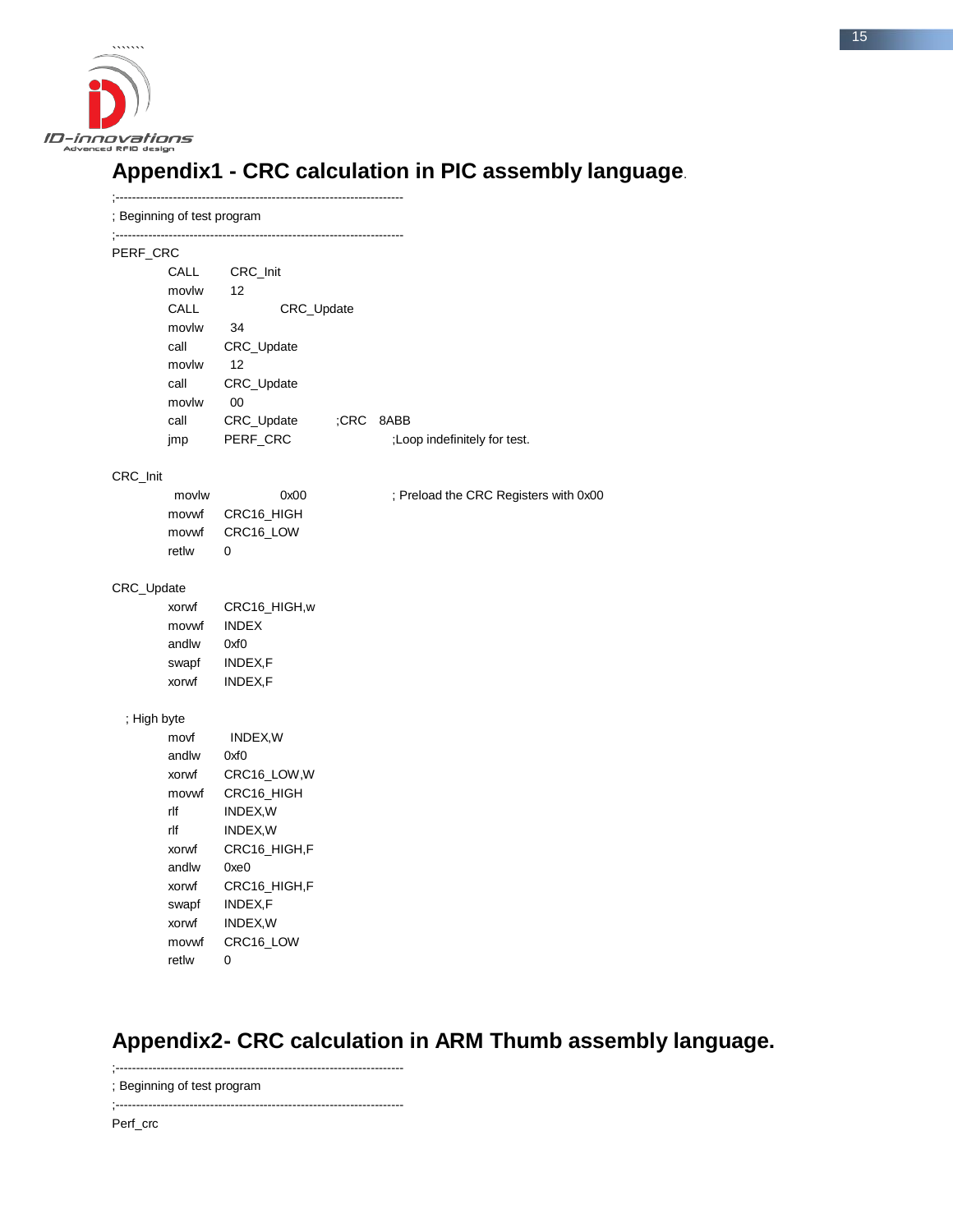

|            | bl    | crc16_INIT             |                                       |
|------------|-------|------------------------|---------------------------------------|
|            | Ldr   | $r1, =0x12$            |                                       |
|            | bl    | CRC_update             |                                       |
|            | Ldr   | $r1, =0x34$            |                                       |
|            | bl    | CRC_update             |                                       |
|            | Ldr   | $r1, = 0x12$           |                                       |
|            | bl    | CRC_update             |                                       |
|            | Ldr   | $r1, =0x00$            |                                       |
|            | bl    | CRC_update             | $;$ CRC = 8ABB                        |
|            | b     | Perf_crc               | ;Loop indefinitely for test.          |
| crc16_INIT |       |                        |                                       |
|            | push  | $\{lr, r1\}$           |                                       |
|            | ldr   | $r1, =0x00$            | ; Preload the CRC Registers with 0x00 |
|            | strb  | r1,[r11,#CRC16_hi_b]   |                                       |
|            | strb  | r1,[r11,#CRC16_lo_b]   |                                       |
|            | pop   | ${r1,pc}$              |                                       |
|            |       |                        |                                       |
| CRC_update |       |                        |                                       |
|            | push  | ${lr, r0, r2, r3, r4}$ |                                       |
|            | Idrb  | r3,[r11,#CRC16_hi_b]   |                                       |
|            | Idrb  | r4,[r11,#CRC16_lo_b]   |                                       |
|            | eor   | r1, r3, r1             |                                       |
|            | mov   | r2,r1                  |                                       |
|            | and   | r1,#0xf0               |                                       |
|            | Isl   | r2,#4                  |                                       |
|            | ubfx  | r0, r2, #8, #4         |                                       |
|            | add   | r2, r0                 |                                       |
|            | and   | r2, #0xff              |                                       |
|            | eor   | r2, r1                 |                                       |
|            | and   | r1,r2,#0xf0            |                                       |
|            | eor   | r3, r4, r1             |                                       |
|            | Isl   | r1, r2, #1             |                                       |
|            | tst   | r1,#0x100              |                                       |
|            | orrne | r1,#0x01               |                                       |
|            | and   | r1,#0xff               |                                       |
|            | eor   | r3, r1                 |                                       |
|            | and   | r1,#0xe0               |                                       |
|            | eor   | r3,r1                  |                                       |
|            | Isl   | r2, #4                 |                                       |
|            | ubfx  | r0, r2, #8, #4         |                                       |
|            | add   | r2, r0                 |                                       |
|            | and   | r2, #0xff              |                                       |
|            | eor   | r1, r2, r1             |                                       |
|            | mov   | r4,r1                  |                                       |
|            | strb  | r3,[r11,#CRC16_hi_b]   |                                       |
|            | strb  | r4,[r11,#CRC16_lo_b]   |                                       |
|            | pop   | ${r4, r3, r2, r0, pc}$ |                                       |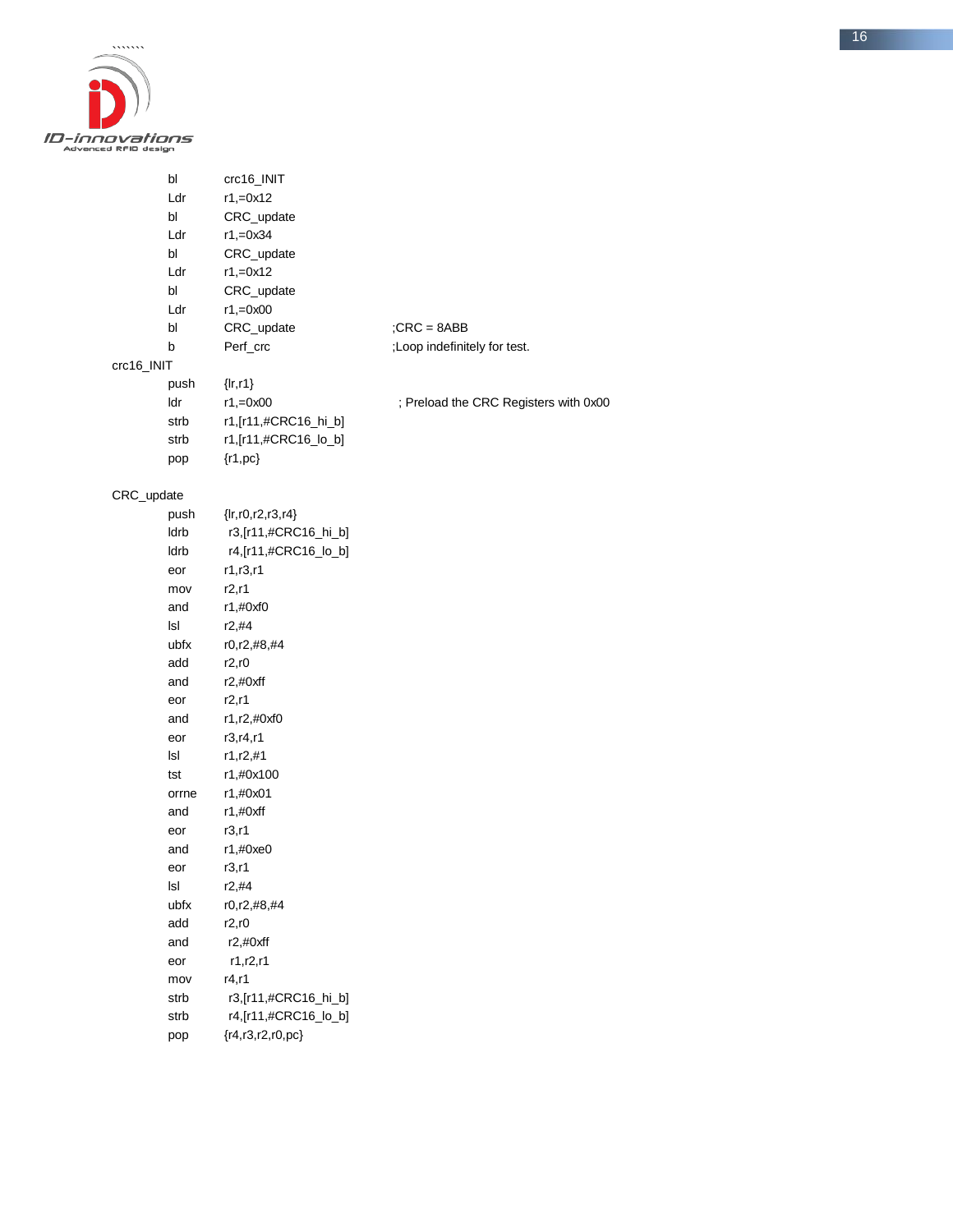

# **Appendix3- CRC calculation in Atmel ATmega assembly language.**

|              | Beginning of test program |                 |                             |                                       |
|--------------|---------------------------|-----------------|-----------------------------|---------------------------------------|
| Test:        | call                      | inits           |                             |                                       |
|              | ldi                       | r16,#0x12       |                             |                                       |
|              | CALL                      | CRC_Update3 ;   |                             |                                       |
|              | ldi                       | r16,#0x34       |                             |                                       |
|              | CALL                      | CRC_Update3     |                             |                                       |
|              | ldi                       | r16,#0x12       |                             |                                       |
|              | CALL                      | CRC_Update3     |                             |                                       |
|              | ldi                       | r16,#0x00       |                             |                                       |
|              | CALL                      | CRC_Update3     | $\mathcal{L}_{\mathcal{A}}$ | $;CRC = 8ABB$                         |
|              | Jmp                       | Test            |                             | ;Loop indefinitely for test           |
| Inits:       | ldi                       | r16,0x00        |                             | ; Preload the CRC Registers with 0x00 |
|              | sts                       | CRC16_HIGH, r16 |                             |                                       |
|              | sts                       | CRC16_LOW, r16  |                             |                                       |
|              | ret                       |                 |                             |                                       |
| CRC_Update3: |                           |                 |                             |                                       |
|              | Ids                       | r17, CRC16_HIGH |                             |                                       |
|              | eor                       | r16, r17        |                             |                                       |
|              | sts                       | INDEX, r16      |                             |                                       |
|              | andi                      | r16, 0xf0       |                             |                                       |
|              | lds                       | r17, index      |                             |                                       |
|              | swap                      | r17             |                             |                                       |
|              | eor                       | r16, r17        |                             |                                       |
|              | sts                       | index, r16      |                             |                                       |
| ; High byte  |                           |                 |                             |                                       |
|              | andi                      | r16, 0xf0       |                             |                                       |
|              | lds                       | r17, CRC16_LOW  |                             |                                       |
|              | eor                       | r16, r17        |                             |                                       |
|              | sts                       | CRC16_HIGH, r16 |                             |                                       |
|              | lds                       | r17, index      |                             |                                       |
|              | rol                       | r17             |                             |                                       |
|              | Ids                       | r17, index      |                             |                                       |
|              | rol                       | r17             |                             |                                       |
|              | Ids                       | r16, CRC16_HIGH |                             |                                       |
|              | eor                       | r16, r17        |                             |                                       |
|              | sts                       | crc16_high, r16 |                             |                                       |
|              | andi                      | r17, 0xe0       |                             |                                       |
|              | Ids                       | r16, crc16_high |                             |                                       |
|              | eor                       | r16, r17        |                             |                                       |
|              | sts                       | crc16_high, r16 |                             |                                       |
|              | Ids                       | r16, index      |                             |                                       |
|              | swap                      | r16             |                             |                                       |
|              | sts                       | index, r16      |                             |                                       |
|              | eor                       | r17, r16        |                             |                                       |
|              | sts                       | crc16_low, r17  |                             |                                       |
|              | ret                       |                 |                             |                                       |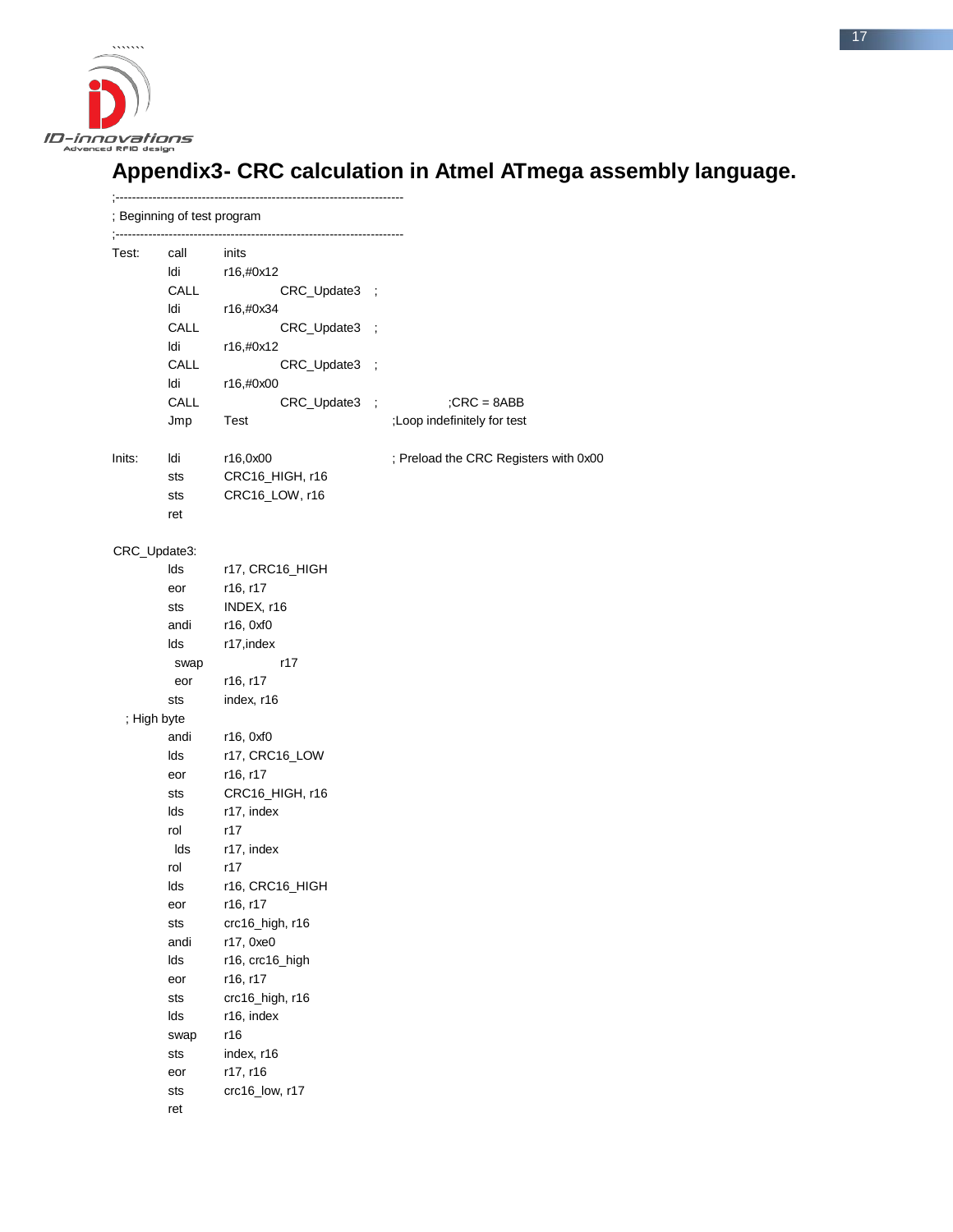

# **Appendix4 - Worked examples of polled commands.**

All polled commands assume an initial reader address and password of 0000

- 1) Login Explained in detail
- 2) Logout
- 3) Change mode to poll
- 4) Change mode to non poll
- 5) Assign strike mode
- 6) Perform Strike
- 7) Read Door Contacts
- 8) Change Reader Address
- 9) Change Reader Password
- 10) Emergence Reset Password and Address

1) Command 10, Logon/off - Explained in detail

System values may only be changed if the user has Logged in with the reader password. The reader password as supplied is \$0000 and the reader address is \$0000

| General Form             | ٠ | [STX][Address][10][Parameter][Password][CRC][ETX]    |
|--------------------------|---|------------------------------------------------------|
| Logon on                 |   | [\$03] [\$0000] [\$10] [\$01] [\$2C97] [\$03]        |
| As Appears on Bray Macro | ÷ | \$020000100100002C97\$03 or \$02000010010000FFFF\$03 |
| Log off                  |   | [\$03] [\$0000] [\$10] [\$00] [\$1BA7] [\$03]        |
| As Appears on Bray Macro | ÷ | \$020000100000001BA7\$03 or\$02000010000000FFFF\$03  |
|                          |   | .                                                    |

- Step1 Run the Bray terminal. See 'Useful Information Bray terminal'
- Step2 Set up terminal to 19200 baud, no parity, 8 data bits, 1 stop bit.
- Step3 Click 'Connect'
- Step4 Set keyboard to Upper Case
- Step5 Click 'Set Macros'. The Macro table 1 thru 24 will appear.
- Step6 In M1 type \$020000100100002C97\$03

#### OR

In M1 type \$02000010010000**FFFF**\$03 - Using test CRC = \$FFFF

(Take Note that the control keys have been preceded by a '\$', all other values are normal hex values) Step7 Click 'M1' once and this will send the command.

| 2) Command 11, Send all Cards     |                      |    |                       |
|-----------------------------------|----------------------|----|-----------------------|
| As Appears on Bray Macro          | \$020000110210\$03   | or | \$02000011FFFF\$03    |
| 3) Command 12, Strike Period      |                      |    |                       |
| Example - select both 6 second    |                      |    |                       |
| As Appears on Bray Macro          | \$020000120535B4\$03 | or | \$0200001205FFFF\$03  |
| 4) Command 13 Perform strike      |                      |    |                       |
| Example - Cycle both Strike 1 & 2 |                      |    |                       |
| As appears n Bray Macro           | \$02000013036643\$03 | or | \$0200001303FFFF\$03R |
|                                   |                      |    |                       |